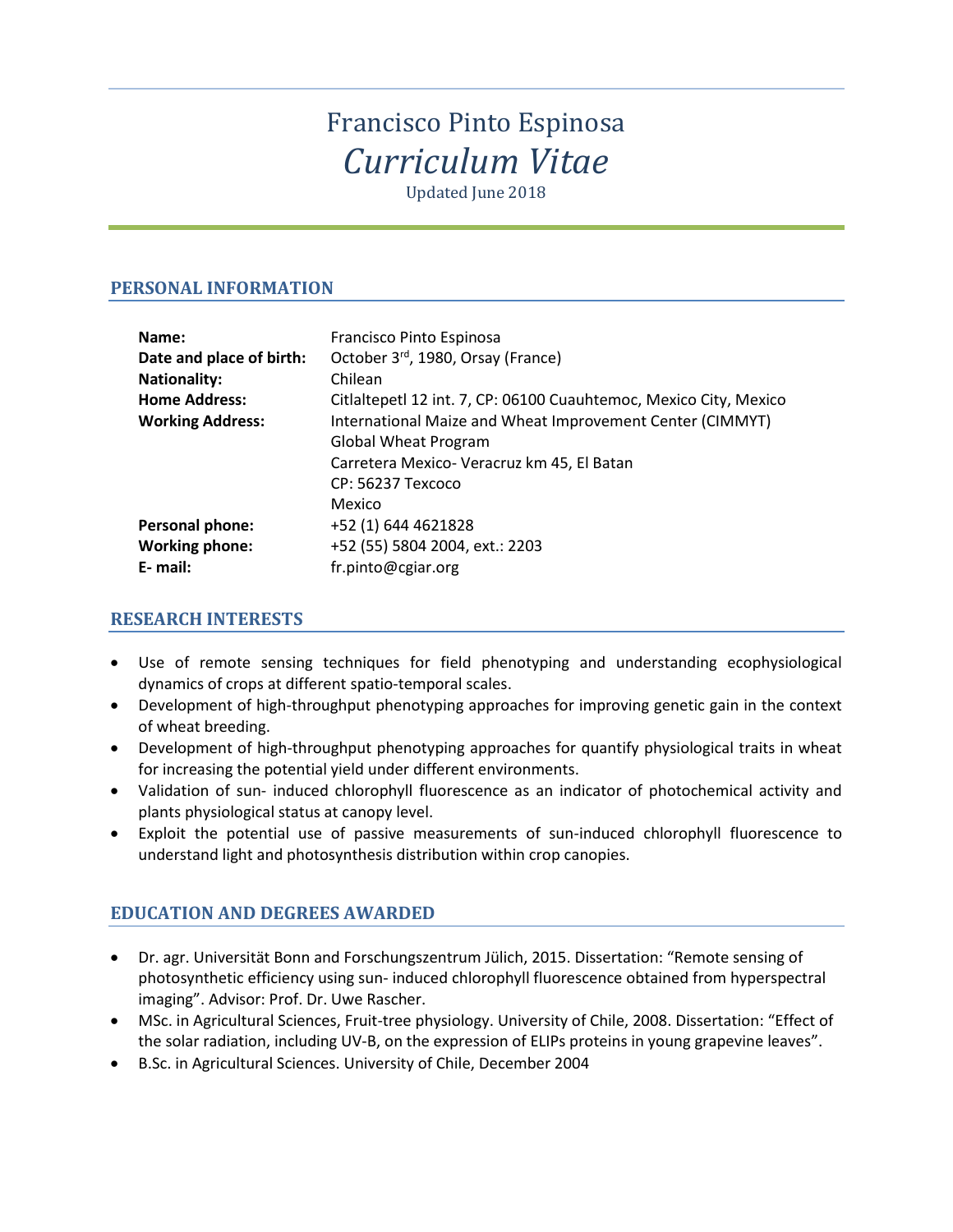#### **CURRENT POSITION**

| January 2016- present | International Maize and Wheat Improvement Center (CIMMYT). Global |
|-----------------------|-------------------------------------------------------------------|
|                       | wheat program. Associate Scientist, Remote Sensing, Global Wheat  |
|                       | Program                                                           |

# **PREVIOUS WORK EXPERIENCE** October 2009- December 2015 Institute of Plant Sciences, IBG-2 Research Center Jülich (Germany). PhD Research granted by DAAD- CONICYT scholarship/ Guest Researcher. • Field phenotyping using imaging systems within the framework of the CROP.SENSe.net project. • Operation and image analysis of the airborne sensor HyPlant within the framework of the HyFlex campaigns funded by the European Space Agency (ESA). • Development of a processing chain for retrieval of sun-induced chlorophyll fluorescence from the HyPlant sensor. HYPER project funded by ESA. October 2008- March 2009 National Institute of Agricultural Research (INIA), Chile. Field researcher. Project funded by Valent Biosciences : "Effect of Abscisic Acid (ABA) on the color of Crimson Seedless and Red Globe grapes". August- December 2007 Chile Andes Foods Inc. Strawberry production: Crop manager. November 2005- July 2006 Faculty of Agricultural Science, University of Chile. Field researcher. Project funded by Chile Andes Foods Inc. "Induction of seedless berries in grapevine cv Muscat of Alexandria". March- May 2004 Concha y Toro Wineries. Peumo, Cachapoal Valley, Chile. Assistant winemaker.

#### **PUBLICATIONS**

[1] **Pinto, F.,** M. Müller-Linow, A. Schickling, M.P. Cendrero-Mateo, A. Ballvora, and U. Rascher. 2017. Multiangular Observation of Canopy Sun-Induced Chlorophyll Fluorescence by Combining Imaging Spectroscopy and Stereoscopy. Remote Sens. 9(5): 415.

[2] **Pinto, F.,** Damm, A., Schickling, A., Panigada, C., Cogliati, S., Müller-Linow, M., Balvora A., Rascher, U. (2015*)* Sun- induced chlorophyll fluorescence from high resolution imaging spectroscopy data to quantify spatio-temporal patterns of photosynthetic function in crop canopies. *Plant, Cell & Environment (submitted)*.

[3] **Pinto F,** Mielewczik M, Liebisch F, Walter A, Greven H, Rascher U. (2013). Non-Invasive Measurement of Frog Skin Reflectivity in High Spatial Resolution Using a Dual Hyperspectral Approach. *Plos One* **8**(9): 11.

[4] Jansen M., **Pinto F.**, Nagel K.A., van Dusschoten D., Fiorani F., Rascher U., Schneider H.U., Walter A. & Schurr U. (2014) Non-invasive Phenotyping Methodologies Enable the Accurate Characterization of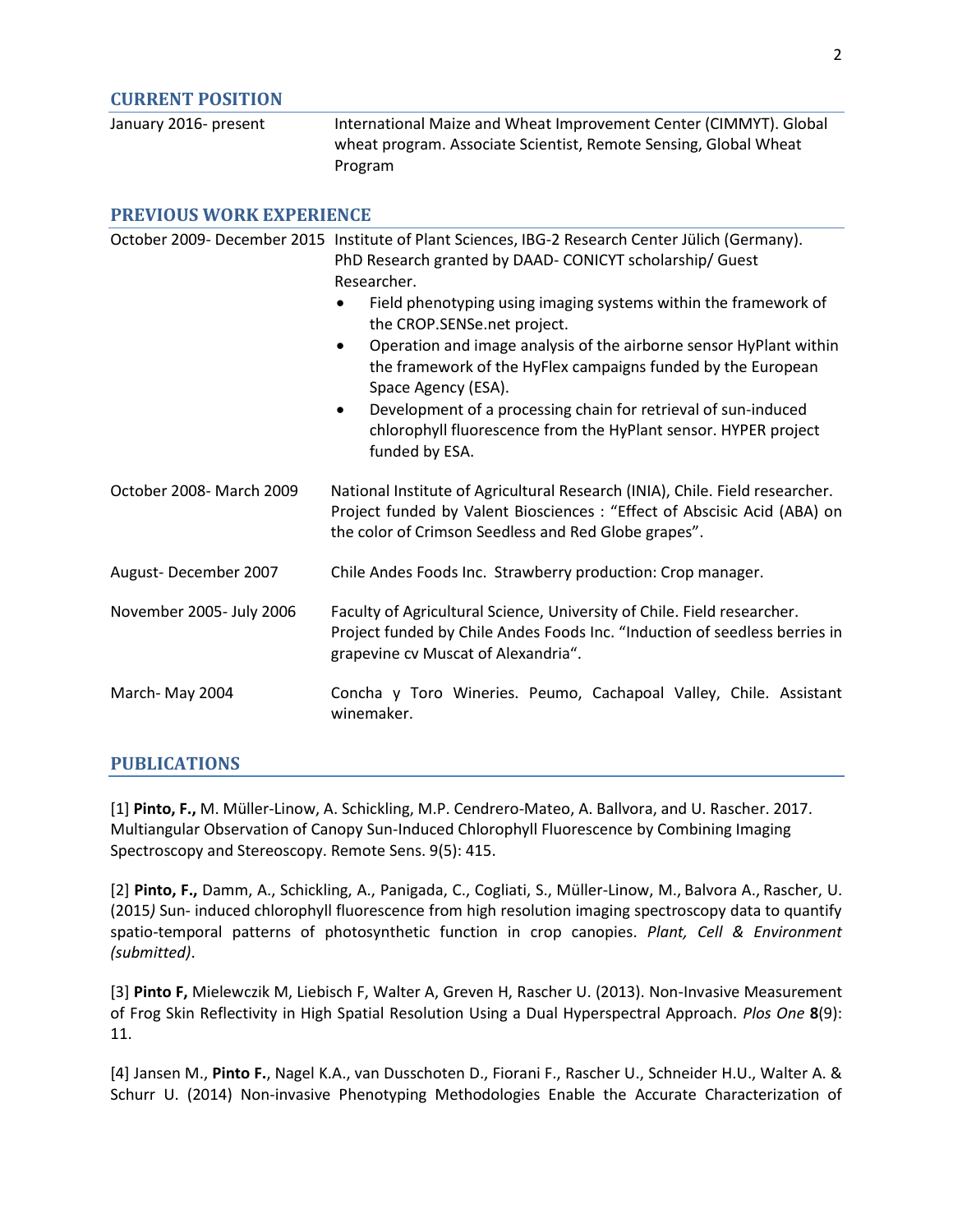Growth and Performance of Shoots and Roots. In: Genomics of Plant Genetic Resources (Eds R. Tuberosa, A. Graner, & E. Frison), pp. 173-206. Springer Netherlands.

[5] **Pinto, F.**, Berti, M., Olivares, D., Sierralta, W.D., Hinrichsen, P., Pinto, M. (2011). Leaf development, temperature and light stress control of the expression of early light-inducible proteins (ELIPs) in *Vitis vinifera* L. *Environmental and Experimental Botany* 72 (2), 2778-283.

[6] Muller-Linow M, **Pinto-Espinosa F**, Scharr H, Rascher U. 2015. The leaf angle distribution of natural plant populations: assessing the canopy with a novel software tool. *Plant Methods* 11(1): 11.

[7] M. Rossini, L. Nedbal, L. Guanter, A. Ač, L. Alonso, A. Burkart, S. Cogliati, R. Colombo, A. Damm, M. Drusch, J. Hanus, R. Janoutova, T. Julitta, P. Kokkalis, J. Moreno, J. Novotny, C. Panigada, **F. Pinto**, A. Schickling, D. Schüttemeyer, F. Zemek, and U. Rascher. 2015. Red and far red Sun-induced chlorophyll fluorescence as a measure of plant photosynthesis. *Geophys. Res. Lett., 42*

[8] Panigada C, Rossini M, Meroni M, Cilia C, Busetto L, Amaducci S, Boschetti M, Cogliati S, Picchi V, **Pinto F**, et al. 2014. Fluorescence, PRI and canopy temperature for water stress detection in cereal crops. *International Journal of Applied Earth Observation and Geoinformation* 30(0): 167-178.

[9] Rascher, U., Alonso, L., Burkart, A., Cilia, C., Cogliati, S., Colombo, R., Damm, A., Drusch, M., Guanter, L., Hanus, J., Hyvärinen, T., Julitta, T., Jussila, J., Kataja, K., Kokkalis, P., Kraft, S., Kraska, T., Matveeva, M., Moreno, J., Muller, O., Panigada, C., Pikl, M., **Pinto, F.**, Prey, L., Pude, R., Rossini, M., Schickling, A., Schurr, U., Schüttemeyer, D., Verrelst, J., Zemek, F.. Global Change Biology paper (*in press)*.

[10] Rascher U., Blossfeld, S., Fiorani, F., Jahnke, S., Jansen, M., Kuhn, A., Matsubara, S., Märtin, L., Merchant, A., Metzner, R., Müller-Linow, M., Nagel, K., Pieruschka, R., **Pinto, F**., Schreiber, C., Temperton, V., Thorpe, M., van Dusschoten, D., van Volkenburgh, E., Windt, C., Schur, U. (2011), Noninvasive approaches for phenotyping of enhanced performance traits in bean. *Functional Plant Biology* 38(12), 968-983.

[11] Römer, C., Wahabzada, M., Ballvora, A., **Pinto, F**., Rossini, M., Panigada, C., Behmann, J., Léon, J., Thurau, C., Bauckhage, C., Kersting, K., Rascher, U., Plümer, L. (2012), Early drought stress detection in cereals: Simplex Volume Maximization for hyperspectral image analysis, *Functional Plant Biology* **39**(11), 878-890.

#### *In preparation:*

[12] **Pinto, F**., Reynolds, M. (2017). Application of NDVI to correct for spatial variation in large trials in the context of wheat breeding and physiological pre-breeding.

### **CONFERENCE/WORKSHOP PROCEEDINGS**

[1] Pinto, F., Cogliati S., Colombo, R., Damm, A., Müller-Linow, M., Panigada, C., Rossini, M., Schickling, A., Rascher, U. Mapping of sun- induced chlorophyll fluorescence at canopy scale using co-registration of hyperspectral and 3D stereo images. The 5th International Workshop on Remote Sensing of Vegetation Fluorescence, 22-24 April 2014, Paris (France). Oral presentation.

[2] Pinto, F., Cogliati S., Colombo, R., Damm, A., Müller-Linow, M., Panigada, C., Rossini, M., Schickling, A., Rascher, U. Mapping of sun- induced chlorophyll fluorescence at canopy scale using co-registration of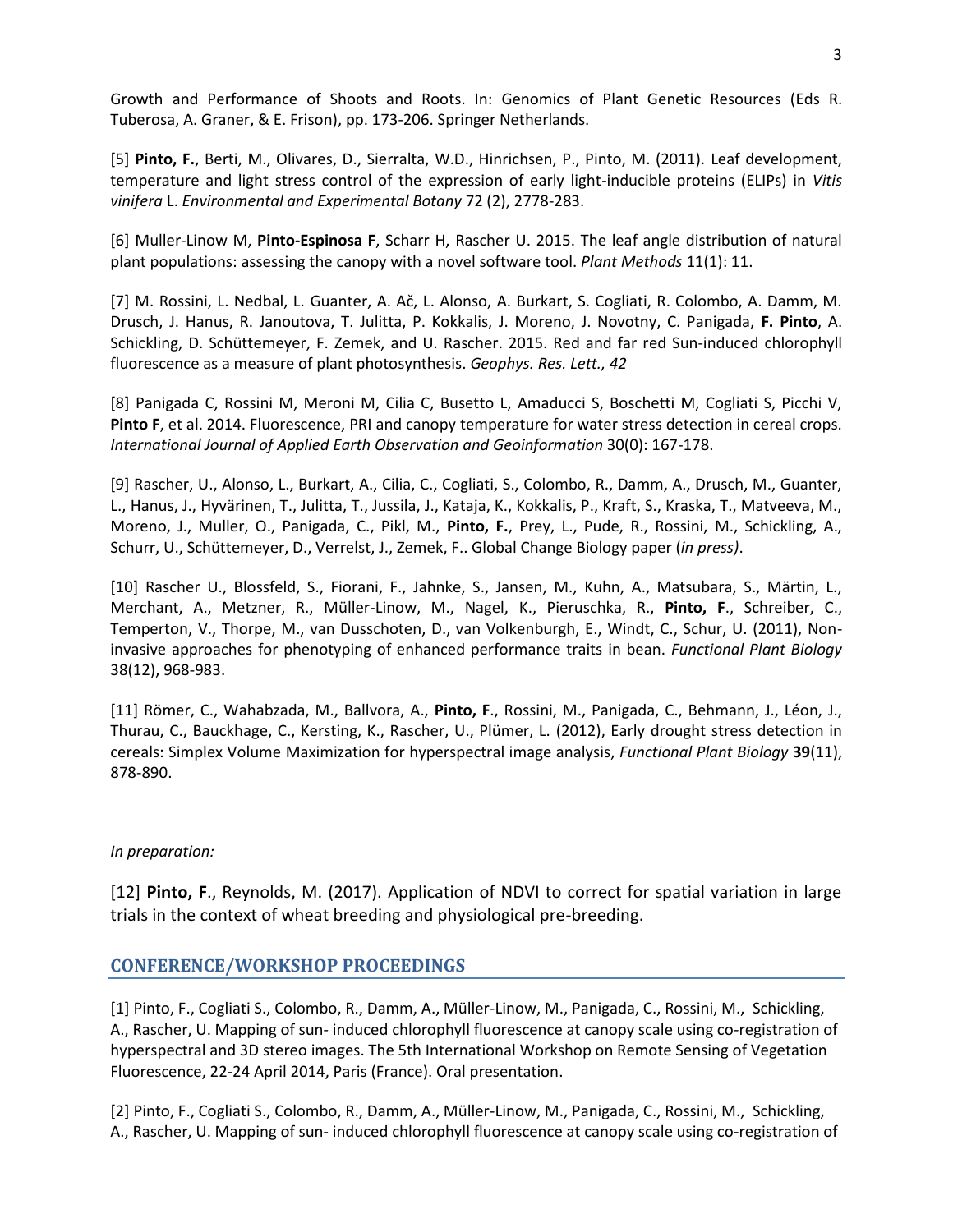hyperspectral and 3D stereo images. 'CROP.SENSe.net Symposium, 29 Sept- 01 Oct 2014, Bonn (Germany). Oral presentation

[3] Pinto, F., Cogliati S., Colombo, R., Damm, A., Müller-Linow, M., Panigada, C., Rossini, M., Schickling, A., Rascher, U. Mapping of sun- induced chlorophyll fluorescence at canopy scale using co-registration of hyperspectral and 3D stereo images. The 8th EARSeL SIG Imaging Spectroscopy workshop, 8-10 April 2013, Nantes (France). Oral presentation

[4] Pinto, F., Müller-Linow, M., Rascher, U. Remote sensing of photosynthetic efficiency using suninduced chlorophyll fluorescence signal obtained by a hyperspectral imaging method. The  $3^{\text{rd}}$  workshop for CROP.SENSe.net, 26-28 September 2011, JKI- Geilweilerhof (Germany). Oral presentation.

[5] Pinto, F., Rascher, U. Remote sensing of photosynthetic efficiency in four different crop varieties using hyperspectral and sun-induced chlorophyll fluorescence imaging method. Workshop on Remote Sensing Methods for Change Detection and Process Modeling, 18.-19 November 2010, Köln (Germany). Poster presentation.

[6] Pinto, F., Rascher, U. Remote sensing of photosynthetic efficiency in four different crop varieties using hyperspectral and sun-induced chlorophyll fluorescence imaging method. CROP.SENSe.net workshop, 4-5 October, Forschungszentrum Jülich (Germany). Poster presentation.

[7] Pinto, F., Rascher, U. Remote sensing of photosynthetic efficiency in four different crop varieties using hyperspectral and sun-induced chlorophyll fluorescence imaging method. The 3rd Conference on Precision Crop Protection, 19 - 21 September 2010, Bonn (Germany). Poster presentation.

[8] The 4th International Workshop on Remote Sensing of Vegetation Fluorescence, 15-17 November 2010, Valencia (Spain). Attendant.

[9] Pinto, F., Panigada, C., Rossini, M., Röhlen, M., Meroni, M., Rascher, U. Remote sensing of photosynthetic efficiency in three different crops species using hyperspectral and sun-induced chlorophyll fluorescence imaging method. The 7<sup>th</sup> EARSeL SIG Imaging Spectroscopy workshop, 11-13 April 2011, Edinburgh (Scotland). Oral presentation.

#### **TEACHING EXPERIENCE**

- Training on Remotes Sensing and High-throughput phenotyping platforms in the Basic Wheat Improvement Course (BWIC)
- Workshop: "Measuring photosynthesis from photosystem to ecosystem". Marie Curie Training Network "Harvest". 11-14 September 2011. University of Nottingham, Sutton Bonington, UK. Oral presentation: "Remote sensing of sun- induced chlorophyll fluorescence"
- Module: "Ecophysiology of Photosynthesis". Faculty of Mathematics and Natural Science, Düsseldorf University. Winter semester from 2010 to 2012. Professor Dr. Uwe Rascher. Assistant for teaching PAM fluorometry and practical work in the field.
- Training and Networking Activity School in Plant Phenotyping (ETNA School). ICG3-Phytosphere, Research Center Jülich, 1-10 November 2009, Jülich (Germany). Assistant in the practical module of hyperspectral imaging.